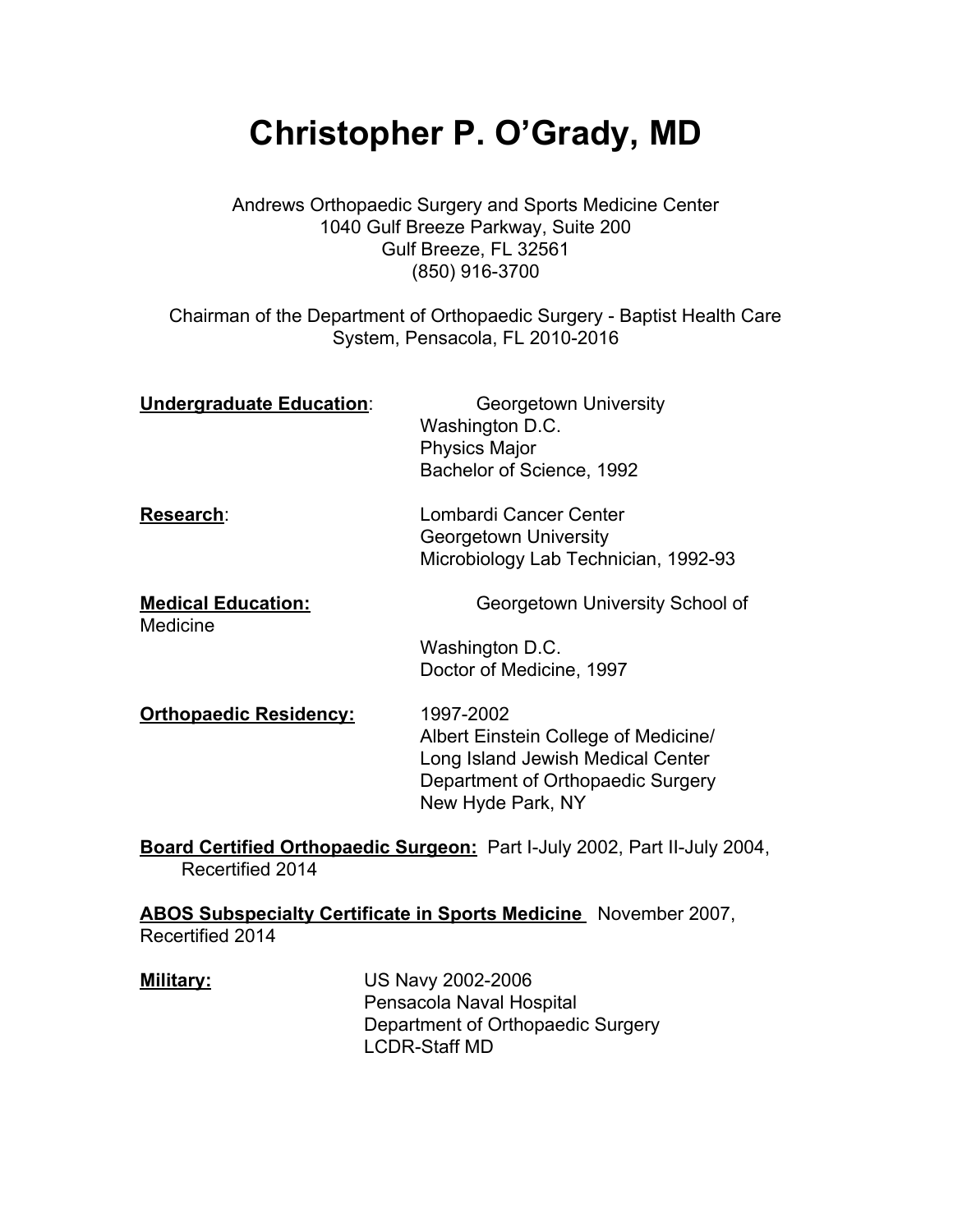| Florida Bone and Joint<br>The Andrews Institute<br>Gulf Breeze, FL<br>September 2006-Present                                            |
|-----------------------------------------------------------------------------------------------------------------------------------------|
| James Andrews Orthopaedic<br><b>Sports Medicine Fellowship</b><br>2007-present                                                          |
| University of Southern Alabama<br>Department of Orthopaedic Surgery<br><b>Adjunct Assistant Professor</b>                               |
| <b>Professional Associations:</b><br>American Association of Orthopaedic<br>Fellow                                                      |
| American Orthopaedic Society for Sports Medicine<br><b>Active Member</b>                                                                |
| Arthroscopy Association of North America-<br><b>Active Member</b>                                                                       |
| <b>Florida Orthopaedic Society</b><br><b>Active Member</b>                                                                              |
| Intern of the Year<br>Long Island Jewish Medical Center<br>Department of General Surgery, 1997-1998                                     |
| American Orthopaedic Association-Zimmer Resident<br>Travel Award for Orthopaedic Research, June, 2001                                   |
| Journal of Bone and Joint Surgery / Orthopaedic<br>Research and Education Foundation Resident<br><b>Journal Club</b><br>Grant 2001-2002 |
|                                                                                                                                         |

## **Instructor:**

Mitek-Synthes April 2018 Sports Medicine Fellows Course Chicago, IL April 2019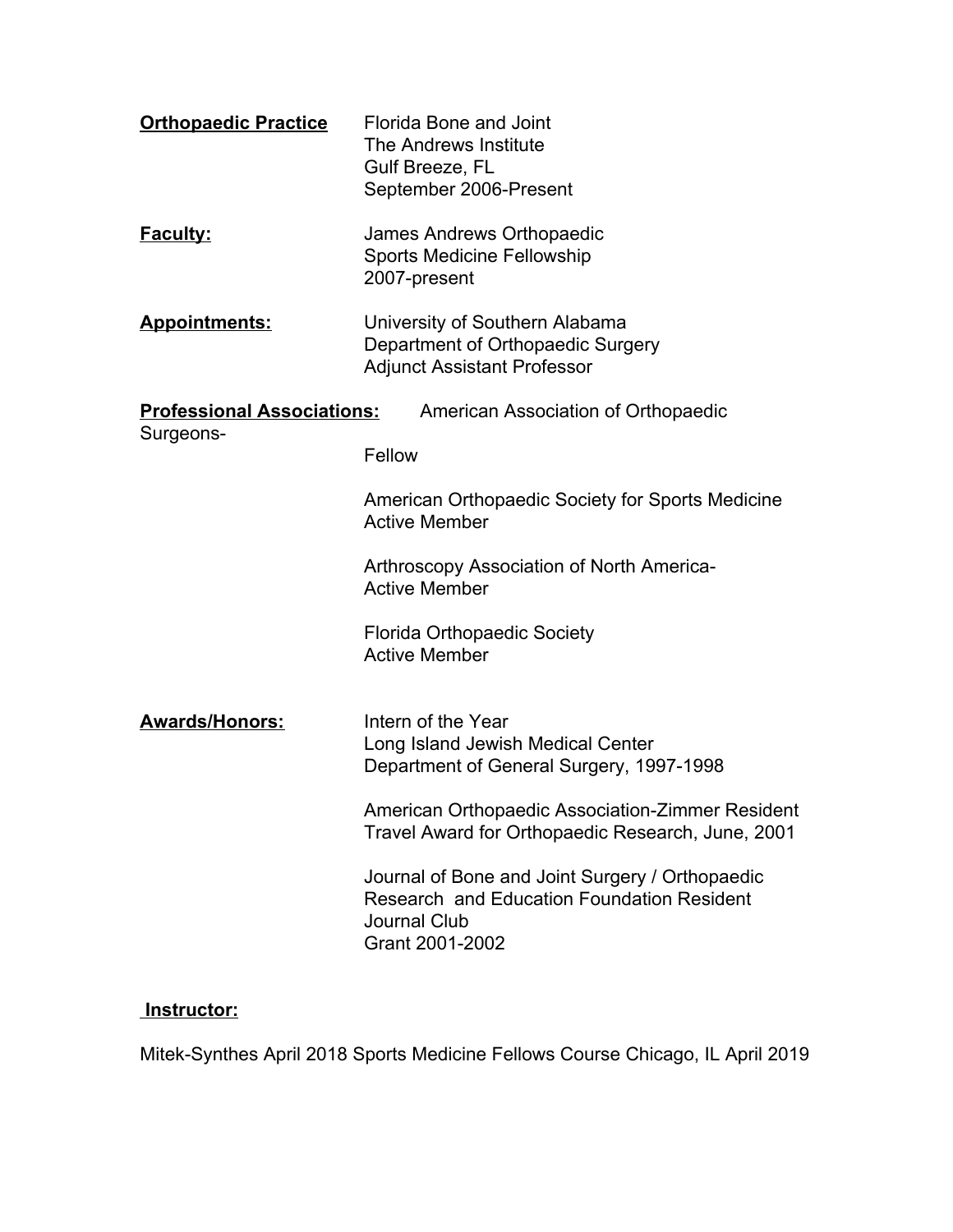New Orleans International Advanced Shoulder Symposium, Smith Nephew/Wright Medical-Faculty, September 2018

National Clinical Concepts in Bone Preserving Shoulder Arthroplasty-Chairman, Tampa, August 2018

Zimmer Biomet Shoulder Arthroplasty and Reconstruction-Chairman Faculty, Arizona, July 2018

Mitek-Synthes April 2018 Sports Medicine Fellows Course Faculty, Tampa, FL

Wright Medical "Glenoid Exposure Techniques" Co-Chairman, January 2018

Wright Medical "Glenoid Exposure Techniques" Co-Chairman, Atlanta, May 2017

Wright Medical "Glenoid Exposure Techniques" Co-Chairman, Andrews Institute, Jan 2017

Zimmer Biomet Shoulder Arthroplasty and Reconstruction-Chairman Faculty, Arizona, Nov 2016

Zimmer Biomet Shoulder Arthroplasty and Reconstruction-Chairman Faculty, Miami, Fl Oct 2016

Smith and Nephew Sports Fellows Course September 2016 Faculty-Shoulder

Current Concepts in Knee and Shoulder Arthroscopy Shoulder Faculty, Mitek-Synthes Sports Medicine May 2016

Smith and Nephew Sports Fellows Course September 2015 Faculty-Shoulder

Current Concepts in Knee and Shoulder Arthroscopy Shoulder Faculty, Mitek-Synthes Sports Medicine May 2015

Smith and Nephew Sports Fellows Course September 2014, Faculty-Shoulder

Mitek-Synthes April 2014 Sports Medicine Fellows Course Co-Chairman, Tampa, FL

2012 NASA Consultant-*Shoulder Injuries in EVA Training*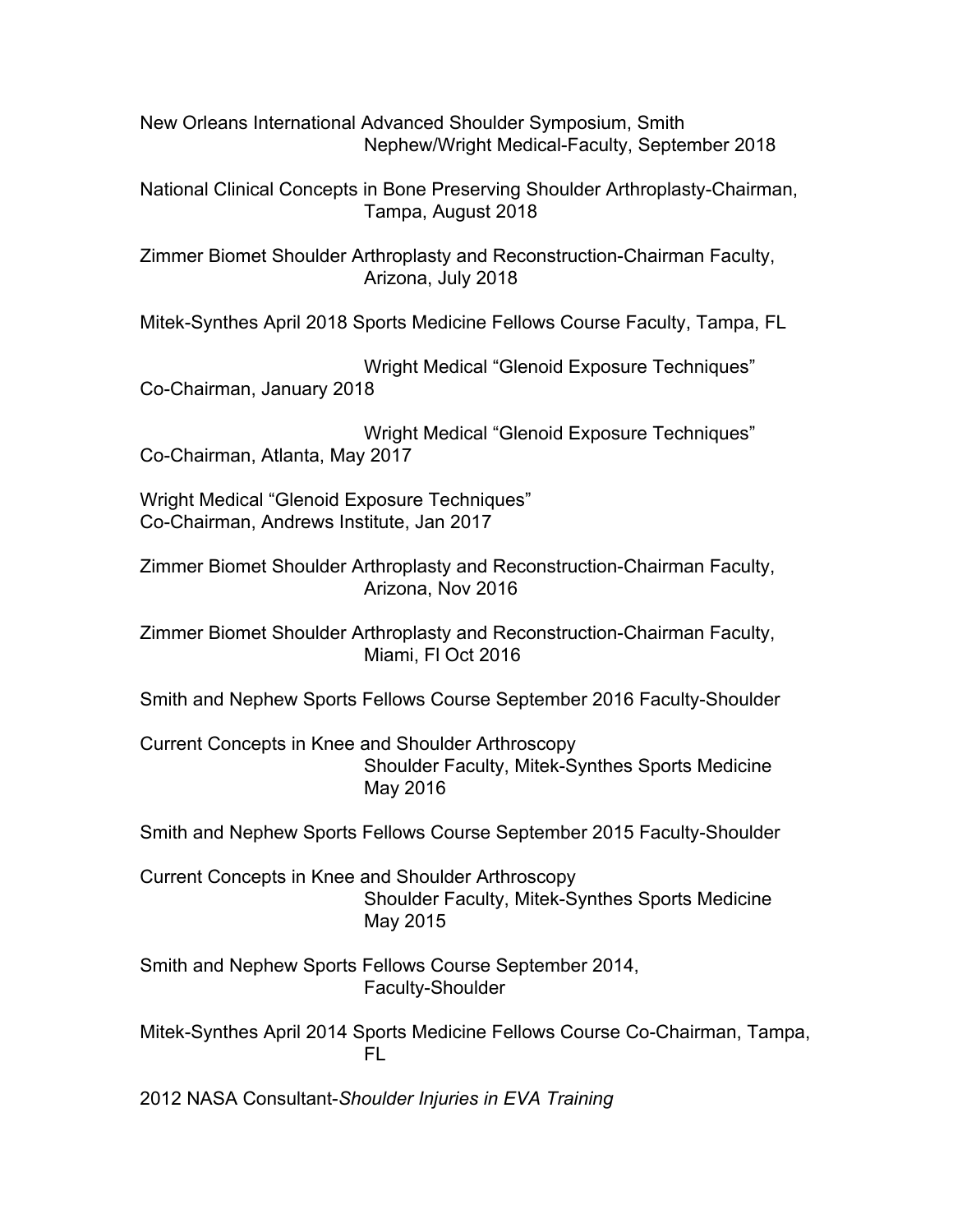Johnson Space Center, Houston, TX December 2012

2012 Advanced Arthroscopic Shoulder Course-Mitek Miami, Fl Sept 7-8

2010 International Shoulder, Hip, and Knee Arthroscopy Course, Instructor, Havana, Cuba March 28-April 3

North Shore/Long Island Jewish Department of Orthopaedics, Research Day, Moderator, May 14, 2010

2009 Fall Shoulder Course, Mitek, November 7-8

2008 AANA Fall Meeting, November 20-22 Shoulder and Knee Course Faculty

2007 AANA Winter Course**,** January 11-13, 2007 Shoulder, Knee, and Hip Course Faculty

2006 AANA Fall Meeting, November 9-11 Shoulder Course and Knee Course Faculty

Masters Experience-Arthroscopic Surgical Skills Series Orthopaedic Learning Center, Rosemont, IL Associate Masters Instructor-Knee Cartilage Course September 8-10, 2006

Masters Experience-Arthroscopic Surgical Skills Series Orthopaedic Learning Center, Rosemont, IL Associate Masters Instructor-Shoulder Course April 7-9, 2006

2005 AANA Fall Meeting, December 1-3 Shoulder Course Faculty

2004 AANA Fall Meeting, December 2-5 Shoulder Course Faculty

2002 AANA Fall Meeting, November 16-20 Knee Course Faculty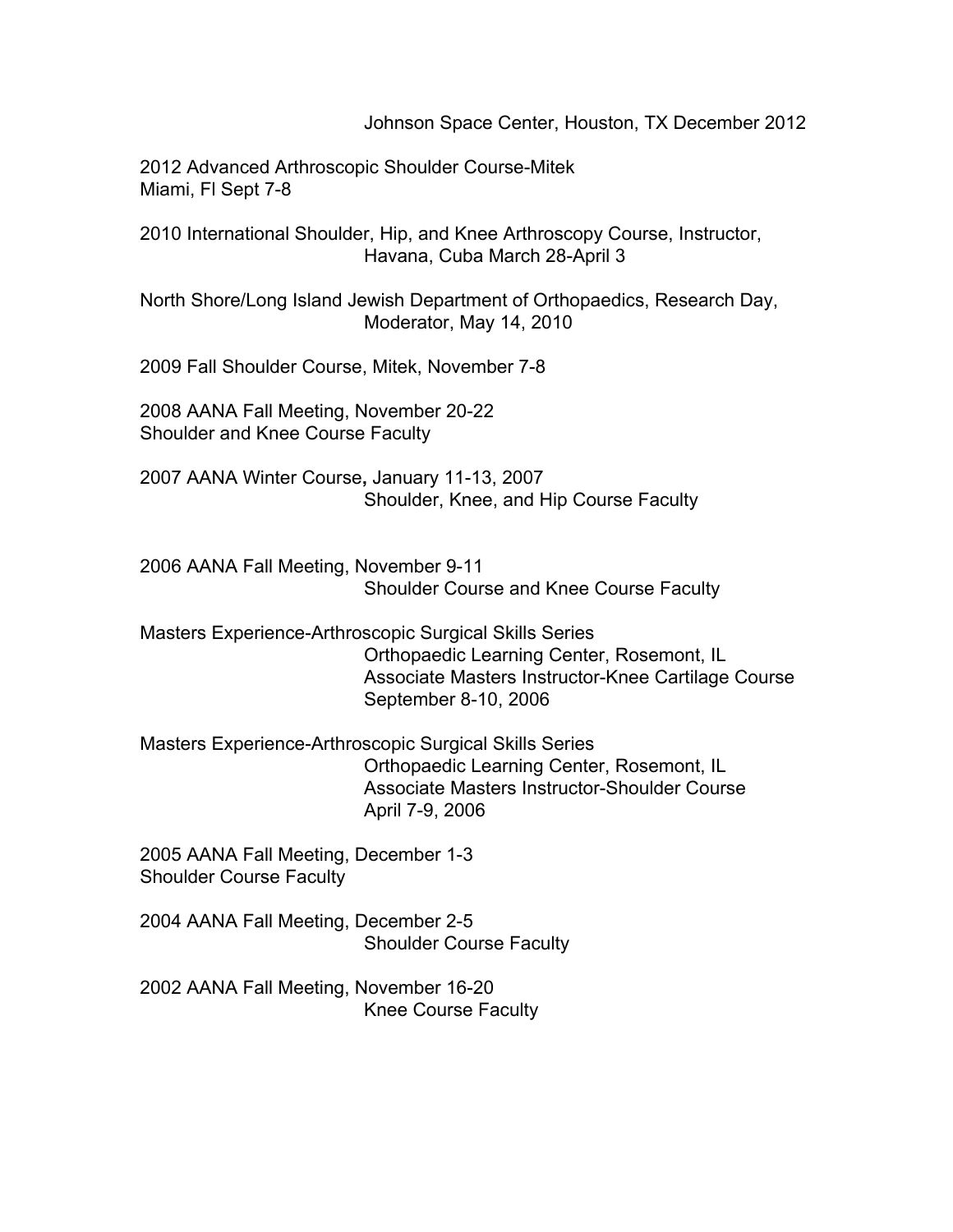**Team Associations:** Wave Travel Baseball Association Gulf Breeze, FL 2017-present

> Foley High School Football Foley, AL Orthopaedic Team Physician 2007-2016

Blue Angels Flight Demonstration Squadron US Navy, Pensacola, FL Orthopaedic Consultant, 2002-2006

Pensacola Ice Pilots - ECHL Hockey Pensacola, FL Associate Orthopaedic Team Physician 2006-2007

Nassau Community College Football Team Garden City, NY Assistant Orthopaedic Team Physician 2002

Manhasset High School Football Team Manhasset, NY Assistant Orthopaedic Team Physician 1999-2002

### **Lectures/Presentations:**

Current Concepts in Shoulder Instability, April 2018 and April 2019 Andrews Institute Grand Rounds

University of Southern Alabama Grand Rounds, February 2018 An Update in Shoulder Instability

University of Alabama-Birmingham Grand Rounds Shoulder Instability-Where do we go from here? May 2017

James Andrews Injuries in Football Course

2017 Faculty *Shoulder Instability - In Season Decisions*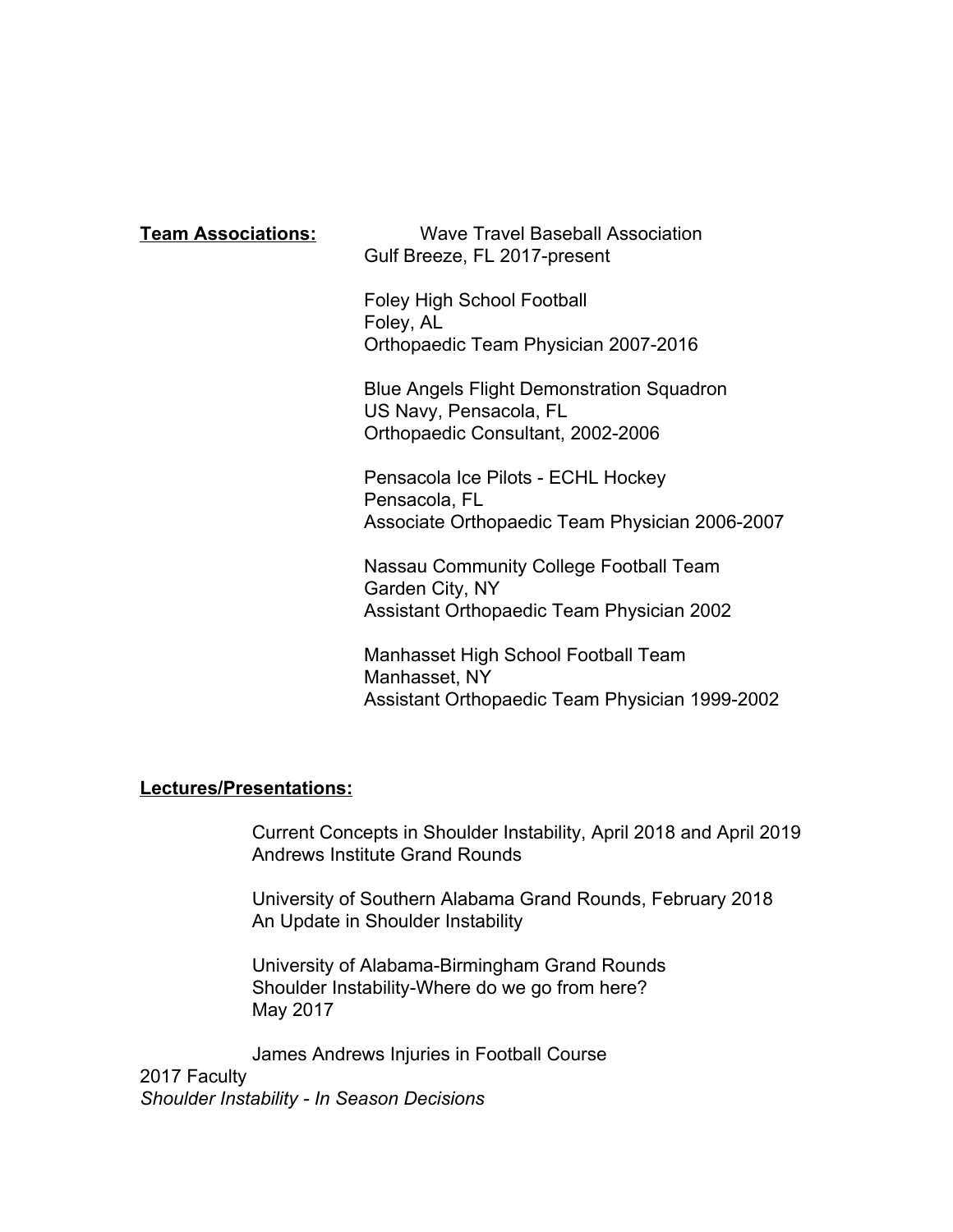American Academy of Orthopaedics- Podium Presentation 2016 Orlando

*Preoperative templating of Anterior Cruciate Ligament Reconstruction Based on Lateral X-Ray: Technique and Results*

Andrews Institute Lower Extremity Rehab Symposium, February

2017

Meniscal repair vs Meniscectomy

James Andrews Injuries in Football Course

2016 Faculty

*Shoulder Instability*

Long Island Jewish Hospital Department of Orthopaedics Keynote Speaker Alumni Day June 2015

Georgetown University Visiting Professor Grand Rounds, January 2015 "An Update in Shoulder Instability"

James Andrews Injuries in Football Course

2014 Faculty *Shoulder Instability*

James Andrews Injuries in Football Course 2013 Faculty *Shoulder Instability, Hip Arthroscopy*

James Andrews Injuries in Football Course 2012 Faculty *Shoulder Instability*

James Andrews Injuries in Football Course 2012 Faculty *SLAP Tears*

James Andrews Injuries in Football Course 2012 Faculty *Shoulder Instability*

James Andrews Injuries in Football Course 2011 Faculty *Sports Injuries in the Hip*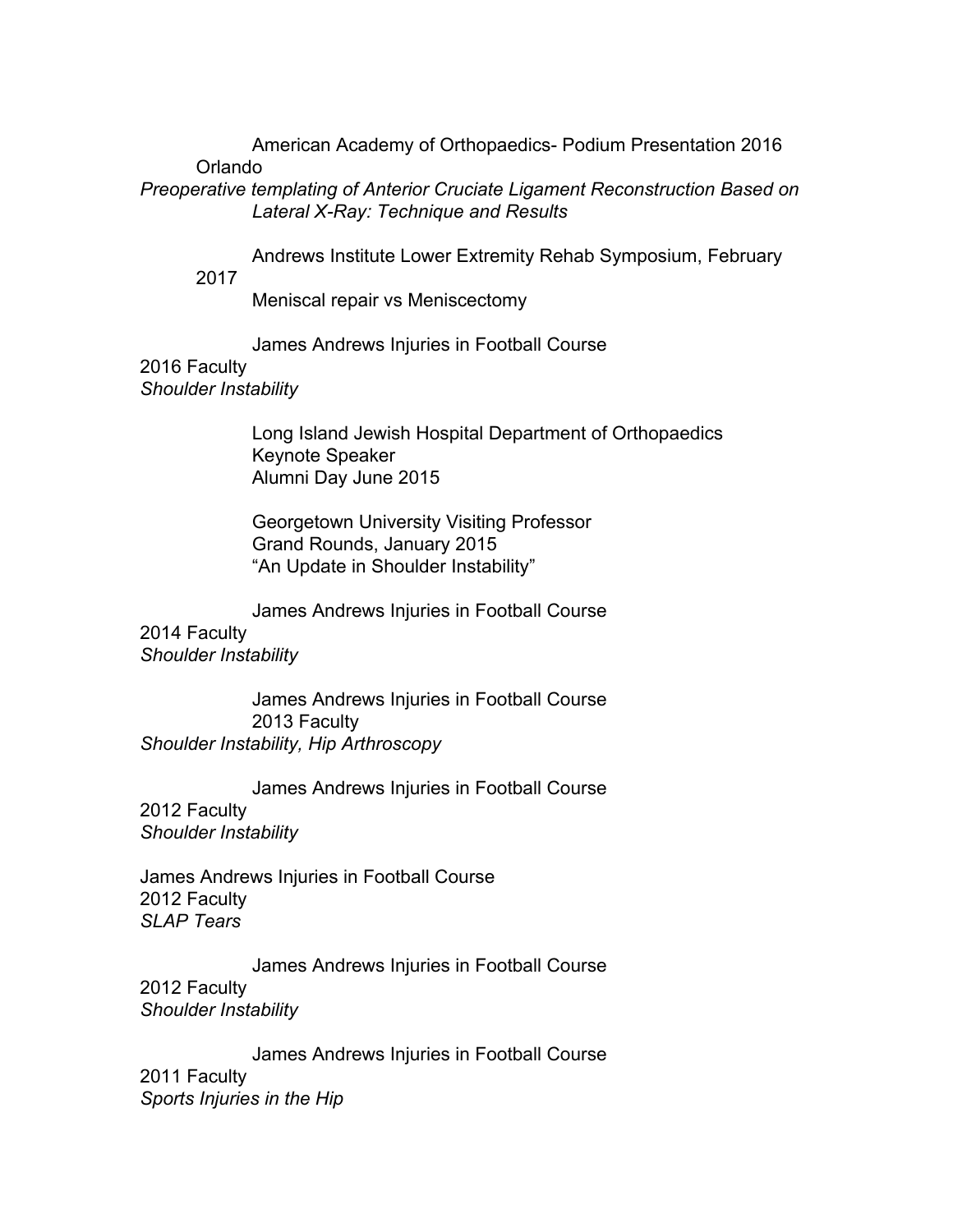Gentiva Physical Therapy Conference 2011 Faculty *Shoulder Surgery-State of the Art*

James Andrews Injuries in Football Course 2010 Faculty *Sports Injuries in the Hip, Acromioclavicular Injuries and Treatment*

James Andrews Injuries in Football Course 2009 Faculty *Acromioclavicular Injuries and Treatment*

James Andrews Injuries in Football Course

2008 Faculty *Surgical Treatment of Shoulder Instability*

James Andrews Injuries in Football Course 2007 Faculty *Labral Tears in the Shoulder*

- **O'Grady C**, Mims TT, Marwin SE, Grande DA. Effects of Dietary Supplements on Cartilage Metabolism and Its Potential Role in Osteoarthritis. Paper 240, 46<sup>th</sup> Annual Meeting, Orthopaedic Research Society, Orlando, FL. March 14, 2000.
- **O'Grady C,** Marwin SE, Grande DA. Effects of Glucosamine, Chondroitin Sulfate, and Manganese Ascorbate on Cartilage Metabolism. Scientific Day, Department of Orthopaedics, University of Liverpool, Liverpool, England. July 2000
- **O'Grady C,** Marwin SE, Grande DA. Effects of Glucosamine, Chondroitin Sulfate, and Manganese Ascorbate on Cartilage Metabolism. Paper S60 and Poster P35. 31<sup>st</sup> Annual Meeting, Eastern Orthopaedic Society, Lake Buena Vista, FL. October 2000.
- Watnik N, **O'Grady C,** Dantuluri P. Dorsal Anti-glide Plating for Stable Weber B Fractures of the Lateral Malleolus. Orthopaedic Trauma Association Annual Meeting, San Antonio, TX. October 2000
- **O'Grady C,** Marwin SE, Grande DA. Effects of Glucosamine, Chondroitin Sulfate, and Manganese Ascorbate on Cartilage Metabolism. Paper 157, 68<sup>th</sup> Annual Meeting, American Academy of Orthopaedic Surgeons, San Francisco, March 2001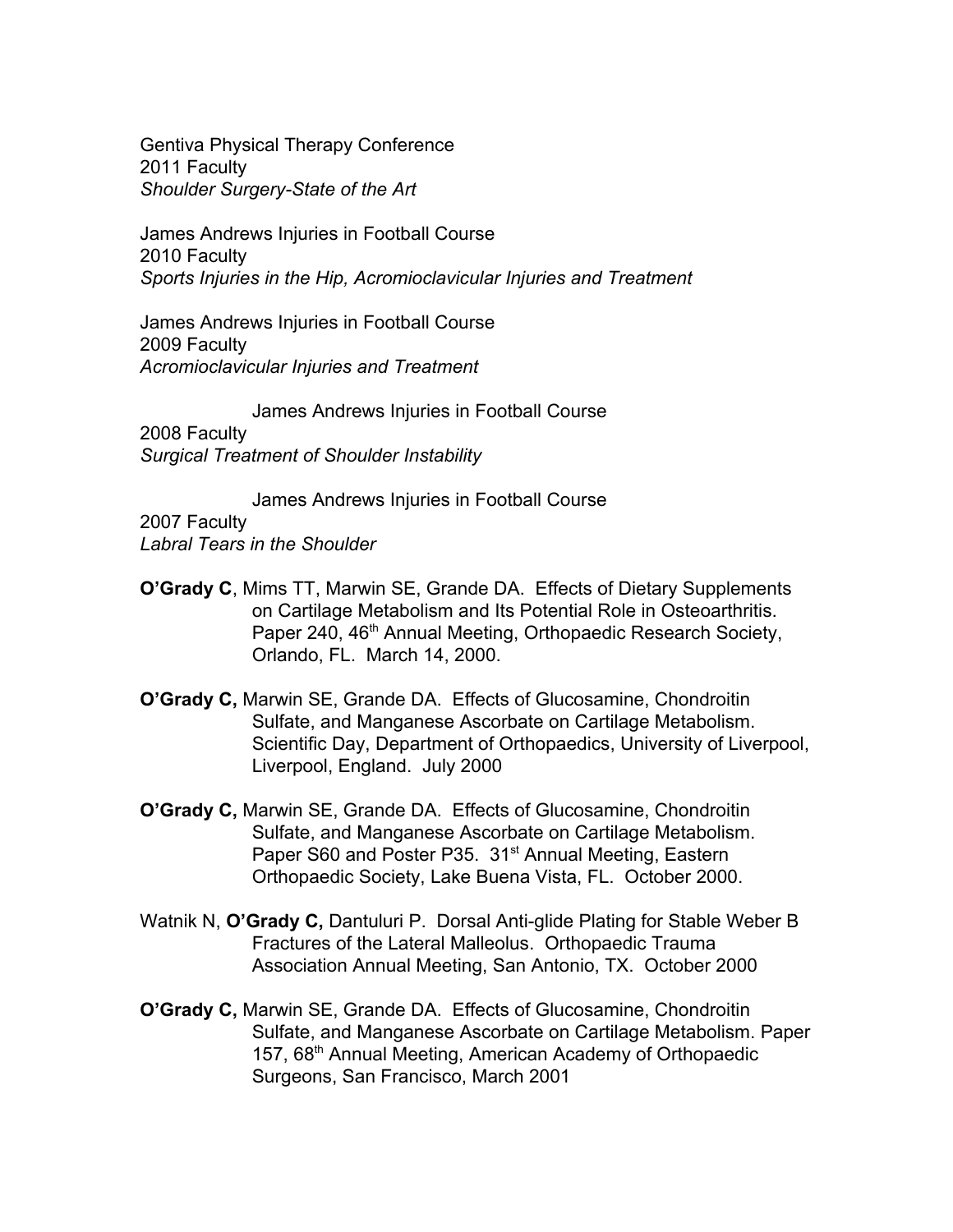- **O'Grady C,** Marwin SE, Grande DA. Effects of Glucosamine, Chondroitin Sulfate, and Manganese Ascorbate on Cartilage Metabolism. 31<sup>st</sup> Annual Residents Conference, Hershey, PA, April 2001
- **O'Grady C,** Marwin SE, Grande DA. Effects of Glucosamine, Chondroitin Sulfate, and Manganese Ascorbate on Cartilage Metabolism. 114<sup>th</sup> Annual Meeting, American Orthopaedic Association, Palm Beach, FL, June 2001
- **O'Grady C,** Marwin SE, Grande DA. Effects of Glucosamine, Chondroitin Sulfate, and Manganese Ascorbate on Cartilage Metabolism. Society of Military Orthopaedic Surgeons 43<sup>th</sup> Annual Meeting, Vail, CO, December 2001
- **O'Grady C**, Almy J, Menzies R. Toxic Shock Syndrome as a Complication of Fracture Blisters. Society of Military Orthopaedic Surgeons 45<sup>th</sup> Annual Meeting, Honolulu, HI, December 2003
- **O'Grady C**, Simpson B. One-stage Bifocal Femoral Lengthening Osteotomy for Leg Length Inequality. Society of Military Orthopaedic Surgeons 45th Annual Meeting, Honolulu, HI, December 2003

### **Publications:**

[Efficacy of Unloader Bracing in Reducing Symptoms of Knee Osteoarthritis](http://www.mdedge.com/amjorthopedics/article/109934/knee/efficacy-unloader-bracing-reducing-symptoms-knee-osteoarthritis)  American Journal of Orthopaedics-July 2016 Ostrander RV, Leddon CE, Hackel JG, **O'Grady CP,** Roth CA

Minniti C, Luan D, **O'Grady C,** Rosenfeld R, Oh Y, Helman L**.** Insulin-like Growth Factor II in Myoblasts Induces Phenotypic Changes Typical of the Malignant Phenotype. Cell Growth and Differentiation; Vol. 6, pp 263-9, March 1995

> **O'Grady C**, Grande D, S.Marwin. Chondroprotection and Gene Expression Effects of Nutritional Supplements on Articular Cartilage. Osteoarthritis and Cartilage 8 [Suppl.B]: S34-35, 2000

### **Poster Presentations**

All posters presented at the European Federation of National Associations of Orthopaedics and Traumatology Congress, EFORT 2019, June 2019